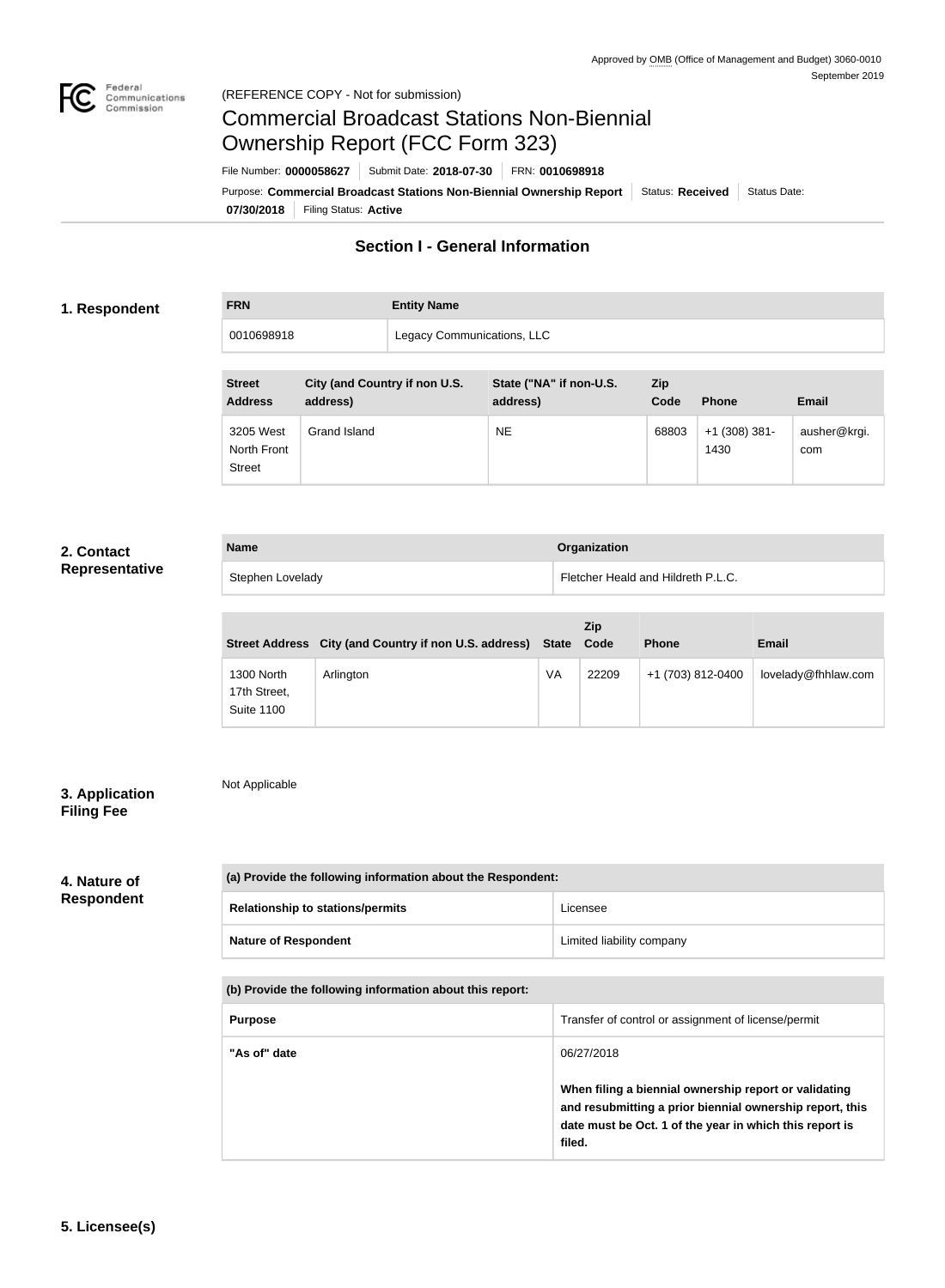#### **/Permittees(s) and Station(s) /Permit(s)**

**Respondent is filing this report to cover the following Licensee(s)/Permittee(s) and station(s)/permit(s):**

| Licensee/Permittee Name    | <b>FRN</b> |
|----------------------------|------------|
| Legacy Communications, LLC | 0010698918 |

| Fac. ID No. | <b>Call Sign</b> | <b>City</b>         | <b>State</b> | <b>Service</b> |
|-------------|------------------|---------------------|--------------|----------------|
| 2119        | KIOD             | <b>MCCOOK</b>       | <b>NE</b>    | <b>FM</b>      |
| 9936        | <b>KRGY</b>      | <b>AURORA</b>       | <b>NE</b>    | <b>FM</b>      |
| 27174       | <b>KMTY</b>      | <b>GIBBON</b>       | <b>NE</b>    | <b>FM</b>      |
| 27178       | <b>KUVR</b>      | <b>HOLDREGE</b>     | <b>NE</b>    | AM             |
| 32381       | <b>KRGI-FM</b>   | <b>GRAND ISLAND</b> | <b>NE</b>    | <b>FM</b>      |
| 32382       | <b>KRGI</b>      | <b>GRAND ISLAND</b> | <b>NE</b>    | AM             |
| 67471       | <b>KOLT</b>      | <b>SCOTTSBLUFF</b>  | <b>NE</b>    | AM             |
| 67472       | <b>KOAQ</b>      | <b>TERRYTOWN</b>    | <b>NE</b>    | AM             |
| 67473       | <b>KMOR</b>      | <b>GERING</b>       | <b>NE</b>    | <b>FM</b>      |
| 70565       | <b>KSWN</b>      | <b>MCCOOK</b>       | <b>NE</b>    | <b>FM</b>      |
| 81766       | KOZY-FM          | <b>BRIDGEPORT</b>   | <b>NE</b>    | <b>FM</b>      |
| 164136      | <b>KHYY</b>      | <b>MINATARE</b>     | <b>NE</b>    | <b>FM</b>      |
| 164137      | <b>KETT</b>      | <b>MITCHELL</b>     | <b>NE</b>    | <b>FM</b>      |
| 164138      | <b>KZTL</b>      | <b>PAXTON</b>       | <b>NE</b>    | <b>FM</b>      |
| 164139      | <b>KRNP</b>      | SUTHERLAND          | <b>NE</b>    | <b>FM</b>      |
| 164157      | <b>KKJK</b>      | <b>RAVENNA</b>      | <b>NE</b>    | <b>FM</b>      |
| 166012      | <b>KZMC</b>      | <b>MCCOOK</b>       | <b>NE</b>    | <b>FM</b>      |

### **Section II – Non-Biennial Ownership Information**

**1. 47 C.F.R. Section 73.3613 and Other Documents**

Licensee/Permittee Respondents should list all contracts and other instruments set forth in 47 C.F.R. Section 73.3613(a) through (c) for the facility or facilities listed on this report. In addition, attributable Local Marketing Agreements (LMAs) and attributable Joint Sales Agreements (JSAs) must be disclosed by the licensee of the brokering station on its ownership report. If the agreement is an attributable LMA, an attributable JSA, or a network affiliation agreement, check the appropriate box. Otherwise, select "Other." Non-Licensee/Permittee Respondents should select "Not Applicable" in response to this question.

| <b>Document Information</b>                     |                                                    |  |
|-------------------------------------------------|----------------------------------------------------|--|
| Description of contract or instrument           | Articles of Incorporation                          |  |
| Parties to contract or instrument               | State of Nebraska                                  |  |
| Date of execution                               | 03/2004                                            |  |
| Date of expiration                              | No expiration date                                 |  |
| <b>Agreement type</b><br>(check all that apply) | Other<br><b>Agreement Type: Corporate Document</b> |  |

| Document Information                  |                            |
|---------------------------------------|----------------------------|
| Description of contract or instrument | <b>Operating Agreement</b> |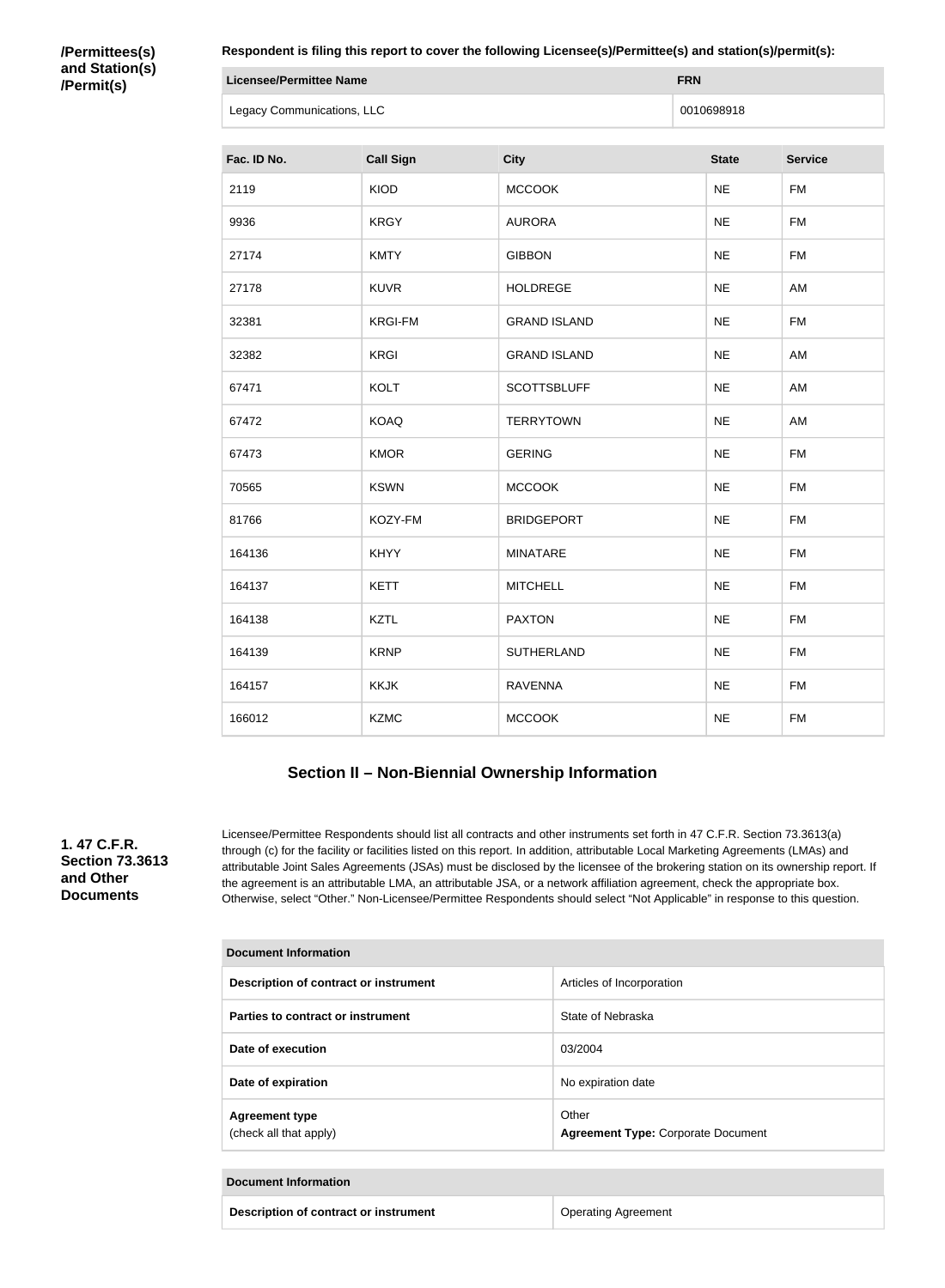| Parties to contract or instrument               | Members of LLC                                     |
|-------------------------------------------------|----------------------------------------------------|
| Date of execution                               | 03/2004                                            |
| Date of expiration                              | No expiration date                                 |
| <b>Agreement type</b><br>(check all that apply) | Other<br><b>Agreement Type: Corporate Document</b> |

| <b>Document Information</b> |
|-----------------------------|
|                             |

| <b>DUCUMENT MILLOI MANUTI</b>                   |                                                    |
|-------------------------------------------------|----------------------------------------------------|
| Description of contract or instrument           | Amendment to Operating Agreement                   |
| Parties to contract or instrument               | Members of LLC                                     |
| Date of execution                               | 06/2012                                            |
| Date of expiration                              | No expiration date                                 |
| <b>Agreement type</b><br>(check all that apply) | Other<br><b>Agreement Type: Corporate Document</b> |

#### **2. Ownership Interests**

**(a)** Ownership Interests. This Question requires Respondents to enter detailed information about ownership interests by generating a series of subforms. Answer each question on each subform. The first subform listing should be for the Respondent itself. If the Respondent is not a natural person, also list each of the officers, directors, stockholders, non-insulated partners, non-insulated members, and any other persons or entities with a direct attributable interest in the Respondent pursuant to the standards set forth in 47 C.F.R. Section 73.3555. (A "direct" interest is one that is not held through any intervening companies or entities.) List each interest holder with a direct attributable interest in the Respondent separately.

Leave the percentage of total assets (Equity Debt Plus) field blank for an interest holder unless that interest holder has an attributable interest in the Respondent solely on the basis of the Commission's Equity Debt Plus attribution standard, 47 C.F.R. Section 73.3555, Note 2(i).

In the case of vertical or indirect ownership structures, list only those interests in the Respondent that also represent an attributable interest in the Licensee(s) or Permittee(s) for which the report is being submitted.

Entities that are part of an organizational structure that includes holding companies or other forms of indirect ownership must file separate ownership reports. In such a structure do not report, or file a separate report for, any interest holder that does not have an attributable interest in the Licensee(s) or Permittee(s) for which the report is being submitted.

Please see the Instructions for further detail concerning interests that must be reported in response to this question.

The Respondent must provide an FCC Registration Number for each interest holder reported in response to this question. Please see the Instructions for detailed information and guidance concerning this requirement.

| <b>FRN</b>          | 0010698918                          |                              |
|---------------------|-------------------------------------|------------------------------|
| <b>Entity Name</b>  | Legacy Communications, LLC          |                              |
| <b>Address</b>      | PO Box                              |                              |
|                     | <b>Street 1</b>                     | 3205 West North Front Street |
|                     | <b>Street 2</b>                     |                              |
|                     | <b>City</b>                         | Grand Island                 |
|                     | State ("NA" if non-U.S.<br>address) | <b>NE</b>                    |
|                     | <b>Zip/Postal Code</b>              | 68803                        |
|                     | Country (if non-U.S.<br>address)    | <b>United States</b>         |
| <b>Listing Type</b> | Respondent                          |                              |

**Ownership Information**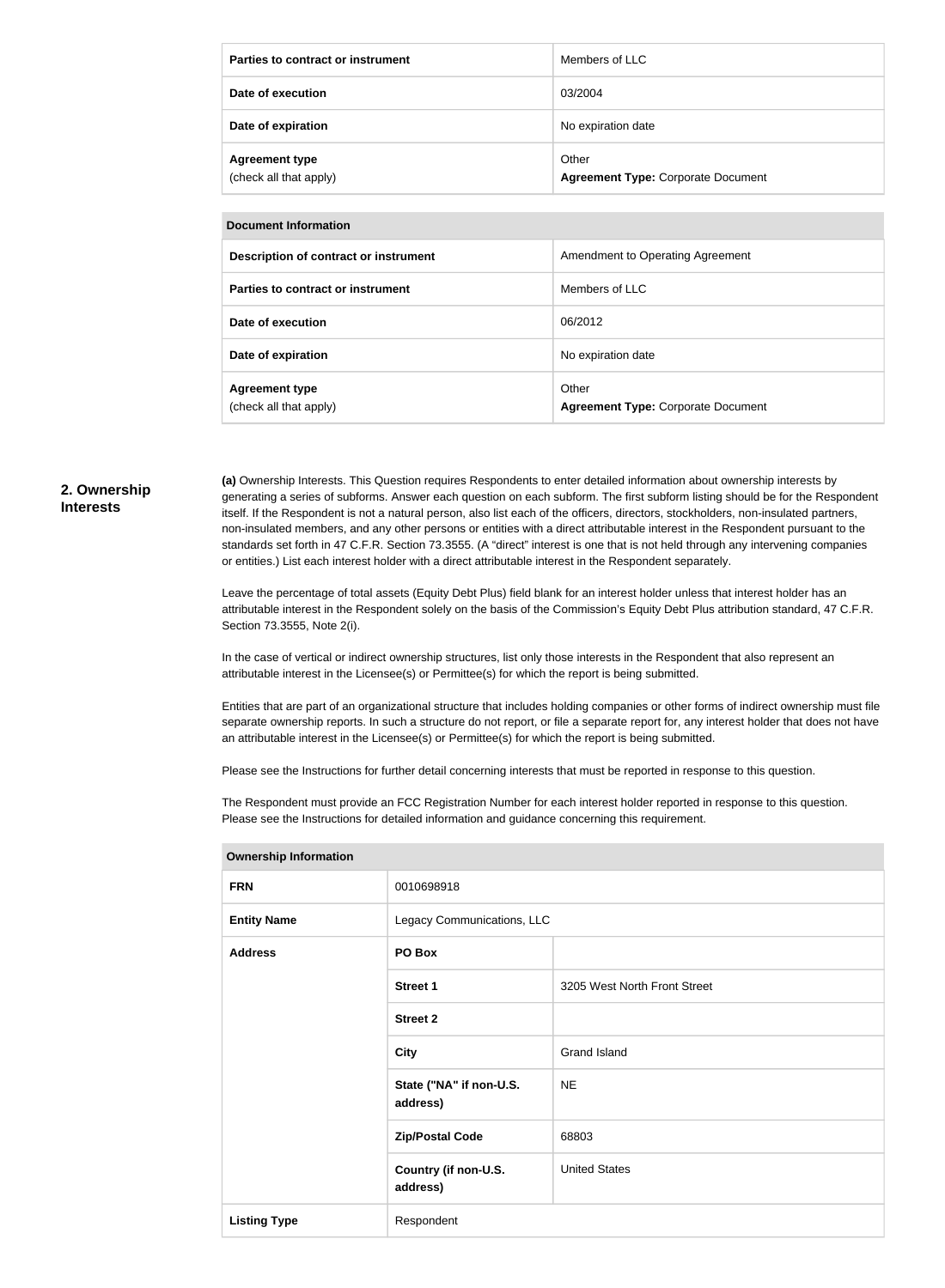| <b>Positional Interests</b><br>(check all that apply)                                                                      | Respondent                                |         |                      |
|----------------------------------------------------------------------------------------------------------------------------|-------------------------------------------|---------|----------------------|
| <b>Interest Percentages</b><br>(enter percentage values<br>from 0.0 to 100.0)                                              | <b>Voting</b>                             | $0.0\%$ | Jointly Held?<br>No. |
|                                                                                                                            | <b>Total assets (Equity Debt</b><br>Plus) | $0.0\%$ |                      |
| Does interest holder have an attributable interest in one or more broadcast stations<br>that do not appear on this report? |                                           | No.     |                      |

## **Ownership Information**

| <b>FRN</b>                                                                                                                       | 0013902366                                                                                                 |                              |                            |
|----------------------------------------------------------------------------------------------------------------------------------|------------------------------------------------------------------------------------------------------------|------------------------------|----------------------------|
| <b>Name</b>                                                                                                                      | Alan R. Usher                                                                                              |                              |                            |
| <b>Address</b>                                                                                                                   | PO Box                                                                                                     |                              |                            |
|                                                                                                                                  | <b>Street 1</b>                                                                                            | 3205 West North Front Street |                            |
|                                                                                                                                  | <b>Street 2</b>                                                                                            |                              |                            |
|                                                                                                                                  | <b>City</b>                                                                                                | <b>Grand Island</b>          |                            |
|                                                                                                                                  | State ("NA" if non-U.S.<br>address)                                                                        | <b>NE</b>                    |                            |
|                                                                                                                                  | <b>Zip/Postal Code</b>                                                                                     | 68803                        |                            |
|                                                                                                                                  | Country (if non-U.S.<br>address)                                                                           | <b>United States</b>         |                            |
| <b>Listing Type</b>                                                                                                              | <b>Other Interest Holder</b>                                                                               |                              |                            |
| <b>Positional Interests</b><br>(check all that apply)                                                                            | Officer, LC/LLC/PLLC Member, Other - Manager; Joint Tenant with Right of Survivorship<br>with Joanna Usher |                              |                            |
| <b>Interest Percentages</b><br>(enter percentage values<br>from 0.0 to 100.0)                                                    | Voting                                                                                                     | 100.0%                       | <b>Jointly Held?</b><br>No |
|                                                                                                                                  | <b>Total assets (Equity Debt</b><br>Plus)                                                                  | 32.0%                        |                            |
| Does interest holder have an attributable interest in one or more broadcast stations<br>No<br>that do not appear on this report? |                                                                                                            |                              |                            |

#### **Ownership Information**

| <b>FRN</b>     | 0027260058                          |                              |
|----------------|-------------------------------------|------------------------------|
| <b>Name</b>    | Joanna Usher                        |                              |
| <b>Address</b> | PO Box                              |                              |
|                | <b>Street 1</b>                     | 3205 West North Front Street |
|                | <b>Street 2</b>                     |                              |
|                | <b>City</b>                         | <b>Grand Island</b>          |
|                | State ("NA" if non-U.S.<br>address) | <b>NE</b>                    |
|                | <b>Zip/Postal Code</b>              | 68803                        |
|                | Country (if non-U.S.<br>address)    | <b>United States</b>         |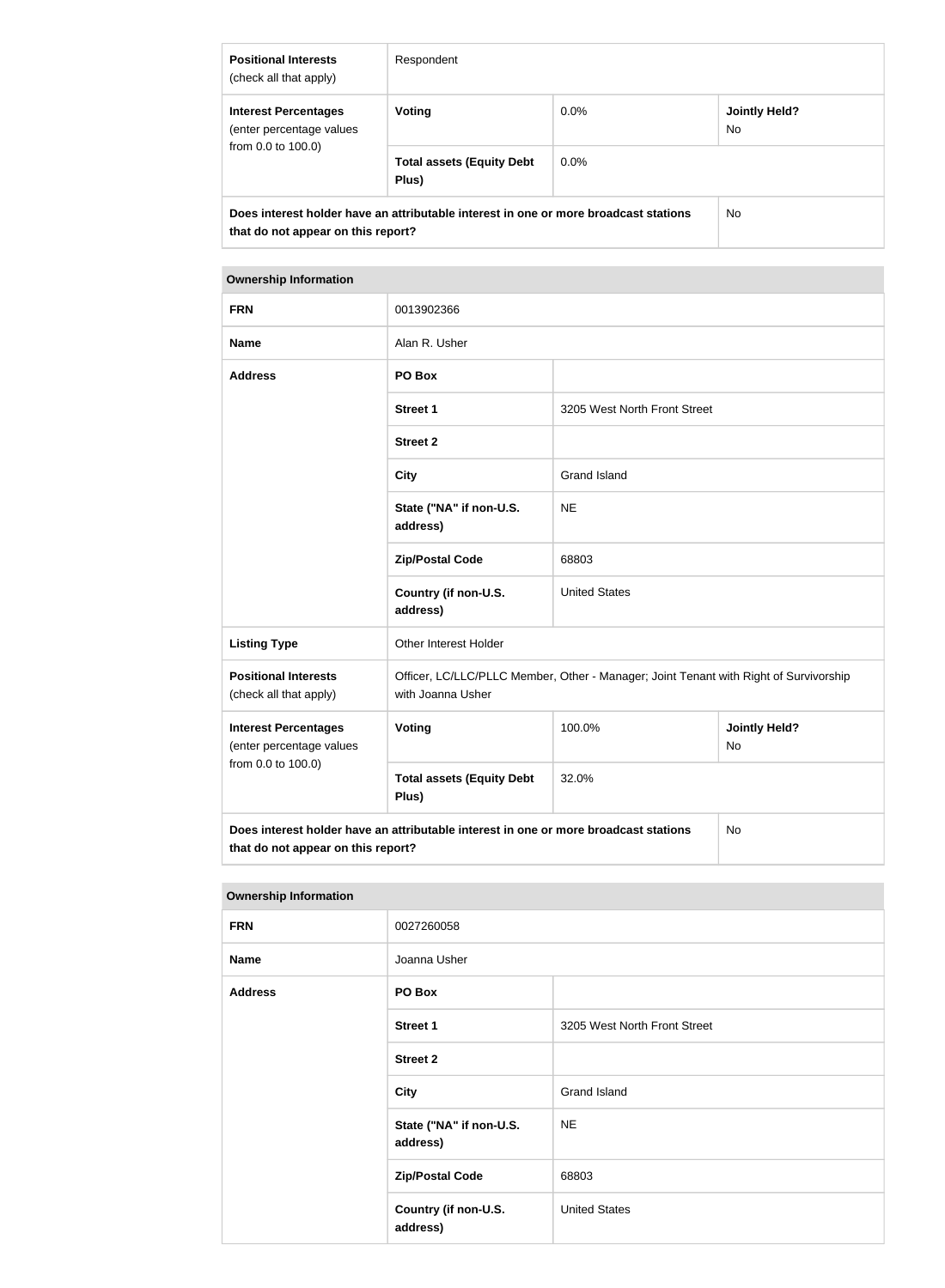| <b>Listing Type</b>                                                                                                        | Other Interest Holder                                                               |         |                             |
|----------------------------------------------------------------------------------------------------------------------------|-------------------------------------------------------------------------------------|---------|-----------------------------|
| <b>Positional Interests</b><br>(check all that apply)                                                                      | LC/LLC/PLLC Member, Other - Joint Tenant with Right of Survivorship with Alan Usher |         |                             |
| <b>Interest Percentages</b><br>(enter percentage values<br>from 0.0 to 100.0)                                              | Voting                                                                              | $0.0\%$ | <b>Jointly Held?</b><br>No. |
|                                                                                                                            | <b>Total assets (Equity Debt</b><br>Plus)                                           | 32.0%   |                             |
| Does interest holder have an attributable interest in one or more broadcast stations<br>that do not appear on this report? |                                                                                     | No.     |                             |

#### **Ownership Information**

| <b>FRN</b>                                                                                                                                                 | 0027726041                                |                              |                                   |
|------------------------------------------------------------------------------------------------------------------------------------------------------------|-------------------------------------------|------------------------------|-----------------------------------|
| <b>Entity Name</b>                                                                                                                                         | Joseph J. Vavricek Irrevocable Trust      |                              |                                   |
| <b>Address</b>                                                                                                                                             | PO Box                                    |                              |                                   |
|                                                                                                                                                            | <b>Street 1</b>                           | 3205 West North Front Street |                                   |
|                                                                                                                                                            | <b>Street 2</b>                           |                              |                                   |
|                                                                                                                                                            | <b>City</b>                               | <b>Grand Island</b>          |                                   |
|                                                                                                                                                            | State ("NA" if non-U.S.<br>address)       | <b>NE</b>                    |                                   |
|                                                                                                                                                            | <b>Zip/Postal Code</b>                    | 68803                        |                                   |
|                                                                                                                                                            | Country (if non-U.S.<br>address)          | <b>United States</b>         |                                   |
| <b>Listing Type</b>                                                                                                                                        | Other Interest Holder                     |                              |                                   |
| <b>Positional Interests</b><br>(check all that apply)                                                                                                      | LC/LLC/PLLC Member                        |                              |                                   |
| <b>Interest Percentages</b><br>(enter percentage values                                                                                                    | Voting                                    | 0.0%                         | <b>Jointly Held?</b><br><b>No</b> |
| from 0.0 to 100.0)                                                                                                                                         | <b>Total assets (Equity Debt</b><br>Plus) | 68.0%                        |                                   |
| Does interest holder have an attributable interest in one or more broadcast stations<br>No<br>that do not appear on this report?                           |                                           |                              |                                   |
|                                                                                                                                                            |                                           |                              |                                   |
| (b) Respondent certifies that any interests, including equity, financial, or voting<br>Yes<br>interests, not reported in this filing are non-attributable. |                                           |                              |                                   |

If "No," submit as an exhibit an explanation.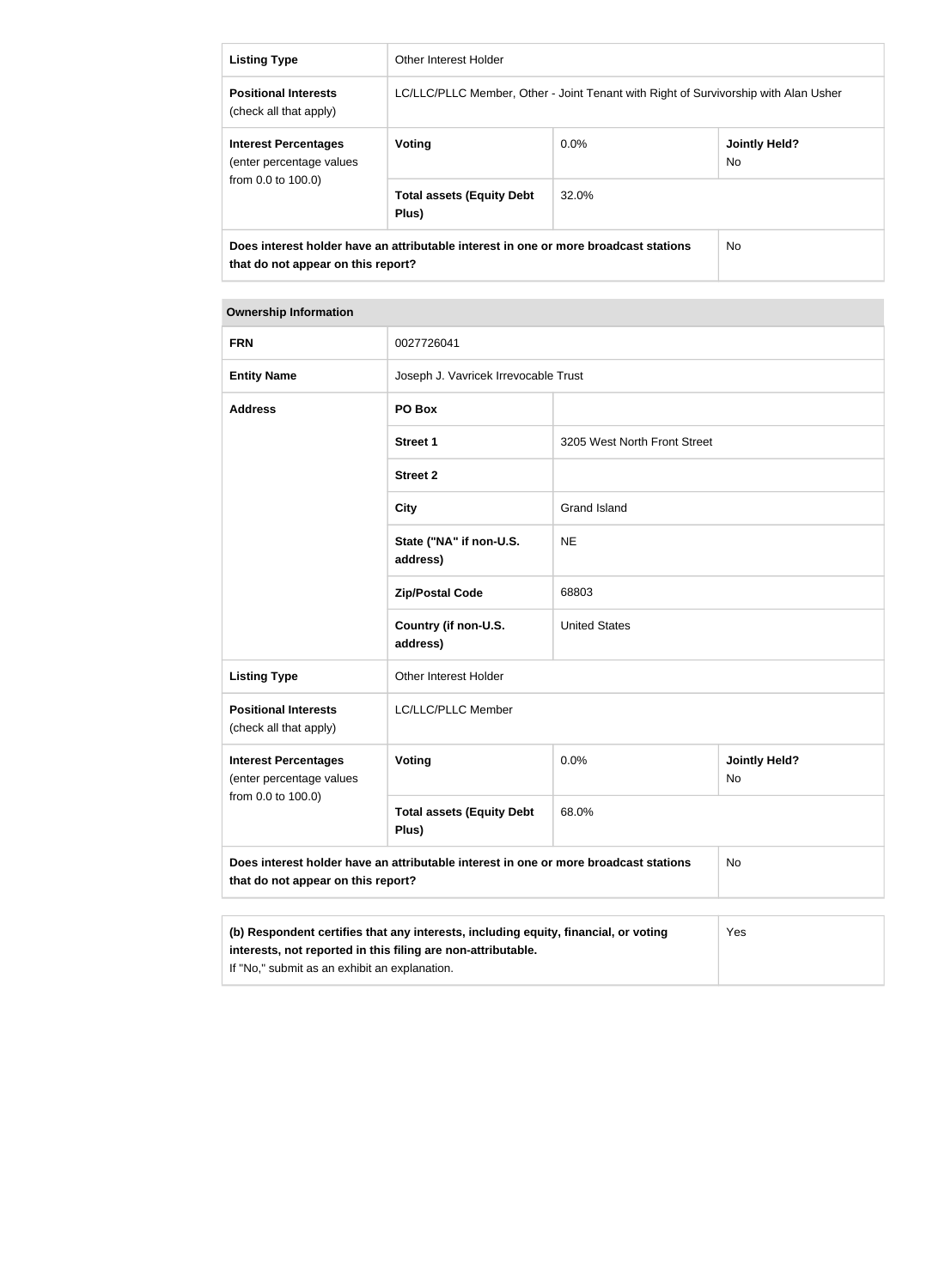

**(d) Are any of the individuals listed as an attributable interest holder in the Respondent married to each other or related to each other as parentchild or as siblings?** Yes

If "Yes," provide the following information for each such the relationship.

#### **Family Relationships**

| <b>FRN</b>   | 0027260058 | <b>Name</b> | Joanna Usher |
|--------------|------------|-------------|--------------|
| <b>FRN</b>   | 0013902366 | <b>Name</b> | Alan R Usher |
| Relationship | Spouses    |             |              |

| (e) Is Respondent seeking an attribution exemption for any officer or director with<br>duties wholly unrelated to the Licensee(s)?                                                                                             | No |
|--------------------------------------------------------------------------------------------------------------------------------------------------------------------------------------------------------------------------------|----|
| If "Yes," complete the information in the required fields and submit an Exhibit fully describing<br>that individual's duties and responsibilities, and explaining why that individual should not be<br>attributed an interest. |    |